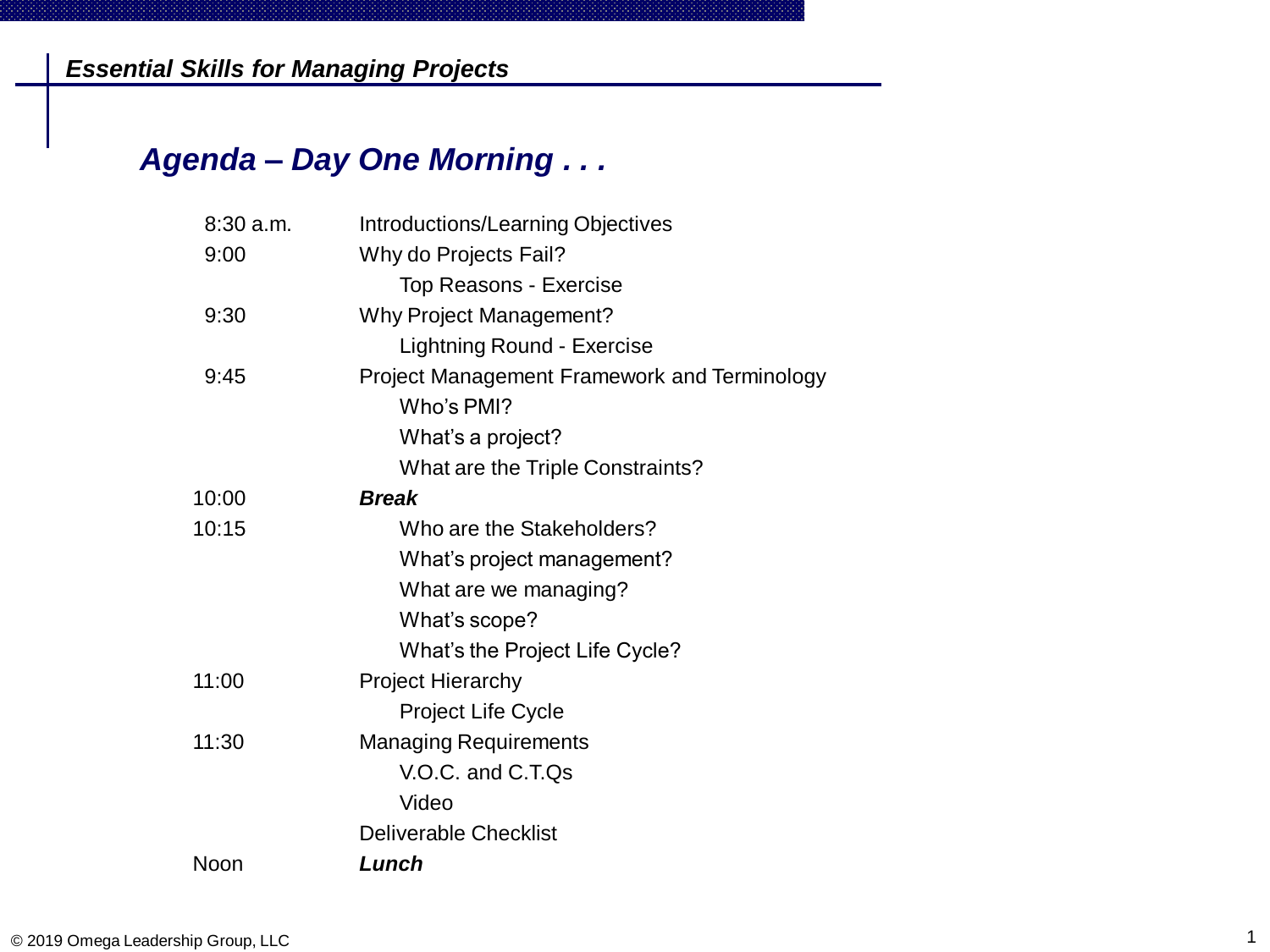*Essential Skills for Managing Projects*

## *Agenda – Day One Afternoon . . .*

| 12:45 p.m. | <b>Initiating the Project</b>                              |
|------------|------------------------------------------------------------|
|            | What's a Project Charter and how to create it              |
|            | Role of the Project Sponsor                                |
| 1:30       | Kick-off Meeting                                           |
|            | Introduce Case Study Project                               |
|            | Draft a Charter for Case Study Project - Exercise          |
|            | Identify Deliverables/Customers/Suppliers/Risks - Exercise |
| 2:00       | <b>Break</b>                                               |
| 2:15       | Continue with Case Study Charter Exercise                  |
| 3:00       | <b>Project Charter Review</b>                              |
| 3:15       | <b>Break</b>                                               |
| 3:30       | <b>Preliminary Schedules and Budgets</b>                   |
|            | Creating a Preliminary Schedule – Exercise                 |
|            | Dealing with Unrealistic Due Dates and/or Budgets          |
| 4:10       | Video                                                      |
| 4:29       | <b>Adjourn</b>                                             |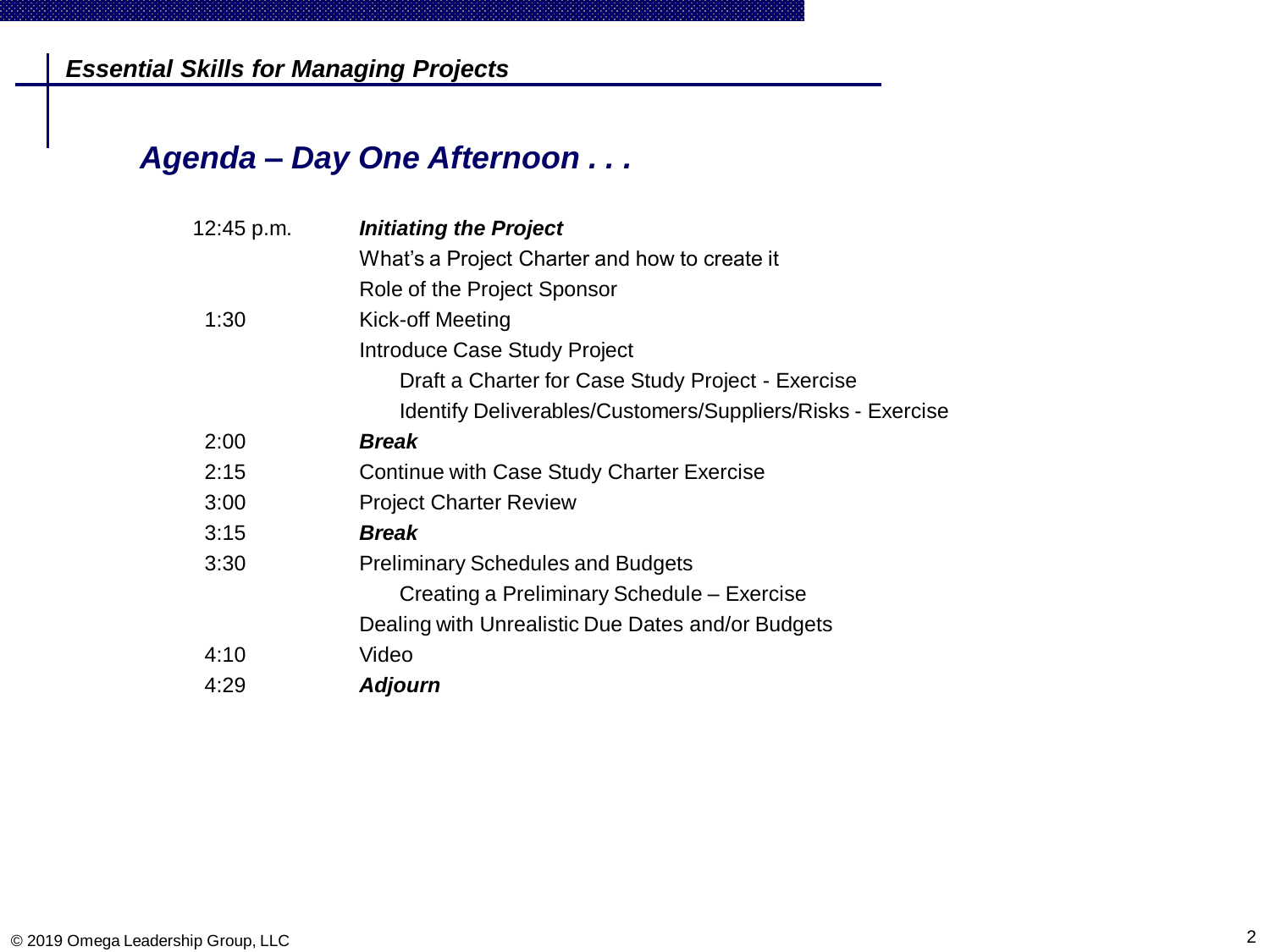## *Agenda – Day Two Morning . . .*

| $8:30$ a.m. | Day 1 Review                                                             |
|-------------|--------------------------------------------------------------------------|
|             | <b>Update Project Hierarchy</b>                                          |
| 9:00        | <b>Planning the Project</b>                                              |
| 9:30        | <b>Work Breakdown Structure</b>                                          |
|             | Create WBS for Case Study Project - Exercise                             |
|             | What's a Program versus a Project?                                       |
| 10:00       | <b>Break</b>                                                             |
| 10:15       | <b>Creating Work Plans</b>                                               |
|             | <b>Duration and Cost Estimating</b>                                      |
|             | Sequencing Activities (Deliverable Activity Network Diagrams) - Exercise |
| 11:00       | <b>Schedule Building</b>                                                 |
|             | Create the Project Activity Network Diagram - Exercise                   |
| 11:30       | <b>Risk Management</b>                                                   |
|             | What's Risk Mitigation?                                                  |
|             | <b>Mitigation versus Contingency</b>                                     |
|             | Mitigating Risk - Case Study Project - Exercise                          |
| Noon        | Lunch                                                                    |